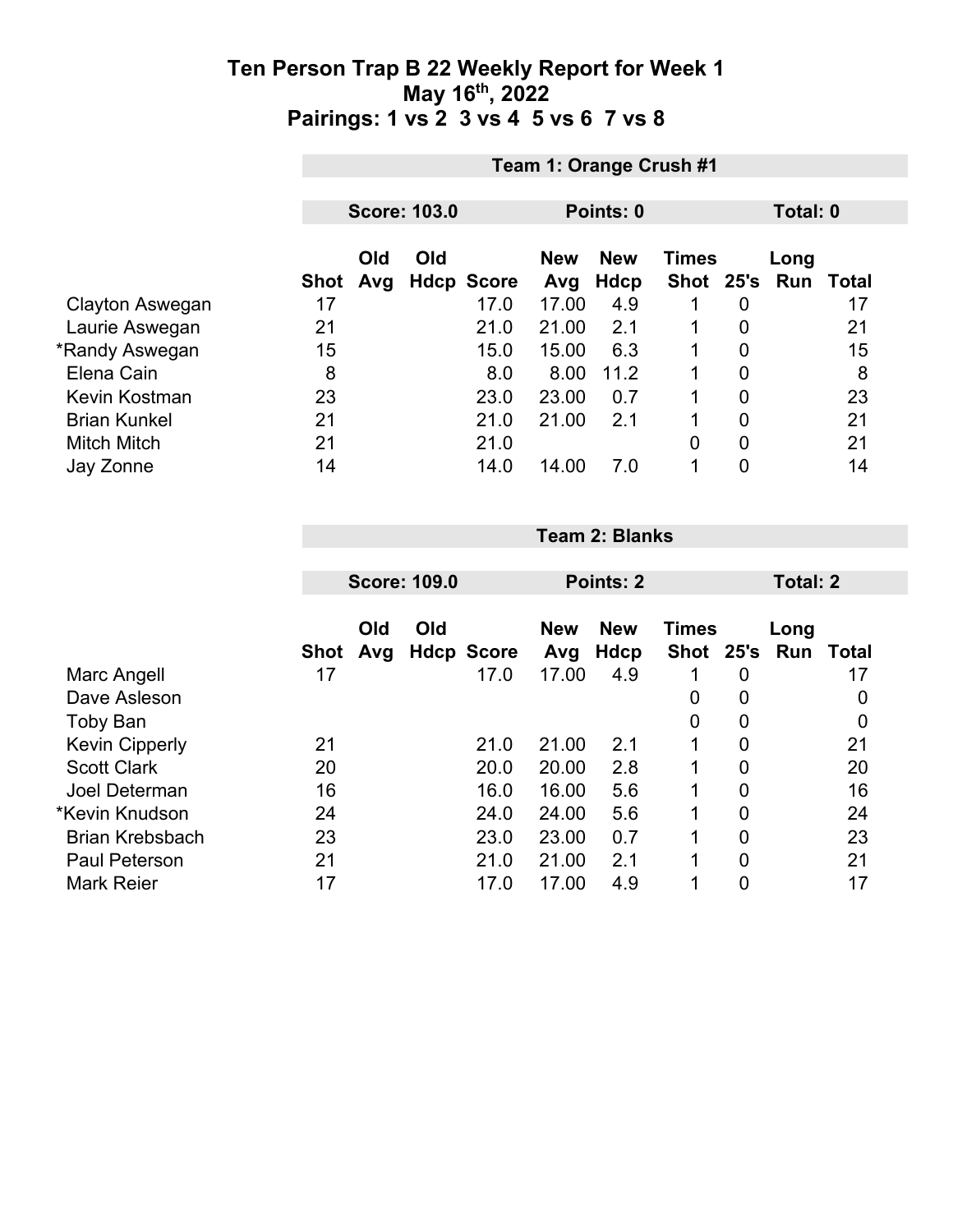|                          |             | <b>Team 3: Dead Petting Zoo</b> |                     |                   |                   |                    |                           |                |                    |       |  |
|--------------------------|-------------|---------------------------------|---------------------|-------------------|-------------------|--------------------|---------------------------|----------------|--------------------|-------|--|
|                          |             |                                 |                     | Total: 0          |                   |                    |                           |                |                    |       |  |
|                          |             |                                 | <b>Score: 110.0</b> |                   |                   | Points: 0          |                           |                |                    |       |  |
|                          | <b>Shot</b> | Old<br>Avg                      | Old                 | <b>Hdcp Score</b> | <b>New</b><br>Avg | <b>New</b><br>Hdcp | <b>Times</b><br>Shot 25's |                | Long<br><b>Run</b> | Total |  |
| <b>Justin Blonde</b>     | 21          |                                 |                     | 21.0              | 21.00             | 2.1                |                           | 0              |                    | 21    |  |
| <b>Brad Copeland</b>     | 20          |                                 |                     | 20.0              | 20.00             | 2.8                | 1                         | $\overline{0}$ |                    | 20    |  |
| Arlo Evans               | 22          |                                 |                     | 22.0              | 22.00             | 1.4                | 1                         | $\overline{0}$ |                    | 22    |  |
| <b>Tim Phillips</b>      | 21          |                                 |                     | 21.0              | 21.00             | 2.1                | 1                         | $\overline{0}$ |                    | 21    |  |
| <b>Cayman Salitros</b>   | 18          |                                 |                     | 18.0              | 18.00             | 4.2                |                           | $\overline{0}$ |                    | 18    |  |
| Aj Schlee                | 17          |                                 |                     | 17.0              | 17.00             | 4.9                | 1                         | $\overline{0}$ |                    | 17    |  |
| *Nick Schlee             | 20          |                                 |                     | 20.0              | 20.00             | 2.8                |                           | $\mathbf 0$    |                    | 20    |  |
| Dave Shwartz             | 17          |                                 |                     | 17.0              | 17.00             | 4.9                | 1                         | $\overline{0}$ |                    | 17    |  |
| <b>Chris Solitros</b>    | 23          |                                 |                     | 23.0              | 23.00             | 0.7                | 1                         | $\overline{0}$ |                    | 23    |  |
| <b>Randy Windsperger</b> | 23          |                                 |                     | 23.0              | 23.00             | 0.7                |                           | $\overline{0}$ |                    | 23    |  |

|                        |      |            | <b>Score: 119.0</b> |                   | <b>Points: 2</b>  |                    | Total: 2                  |                |                    |       |
|------------------------|------|------------|---------------------|-------------------|-------------------|--------------------|---------------------------|----------------|--------------------|-------|
|                        | Shot | Old<br>Avg | Old                 | <b>Hdcp Score</b> | <b>New</b><br>Avg | <b>New</b><br>Hdcp | <b>Times</b><br>Shot 25's |                | Long<br><b>Run</b> | Total |
| <b>Bill Bill</b>       | 20   |            |                     | 20.0              | 20.00             | 2.8                | 1                         | 0              |                    | 20    |
| Ray Dalpiaz            | 15   |            |                     | 15.0              | 15.00             | 6.3                | 1                         | 0              |                    | 15    |
| Darrin Darrin          | 23   |            |                     | 23.0              | 23.00             | 0.7                | 1                         | 0              |                    | 23    |
| <b>Dominic Dominic</b> | 25   |            |                     | 25.0              | 25.00             | 0.7                | 1                         | 1              | 25                 | 25    |
| Randee Hom             | 18   |            |                     | 18.0              | 18.00             | 4.2                | 1                         | $\overline{0}$ |                    | 18    |
| <b>Ryan Kuduk</b>      | 21   |            |                     | 21.0              | 21.00             | 2.1                | 1                         | $\overline{0}$ |                    | 21    |
| <b>Nicholas Parker</b> | 25   |            |                     | 25.0              | 25.00             | 2.1                | 1                         | 1              | 25                 | 25    |
| <b>Garrett Smith</b>   | 20   |            |                     | 20.0              | 20.00             | 2.8                | 1                         | $\overline{0}$ |                    | 20    |
| *Tim Smith             | 25   |            |                     | 25.0              | 25.00             | 2.8                | 1                         | 1              | 25                 | 25    |
| <b>Tracee Swanson</b>  | 19   |            |                     | 19.0              | 19.00             | 3.5                |                           | $\overline{0}$ |                    | 19    |

**Team 4: Tequila Gunrise**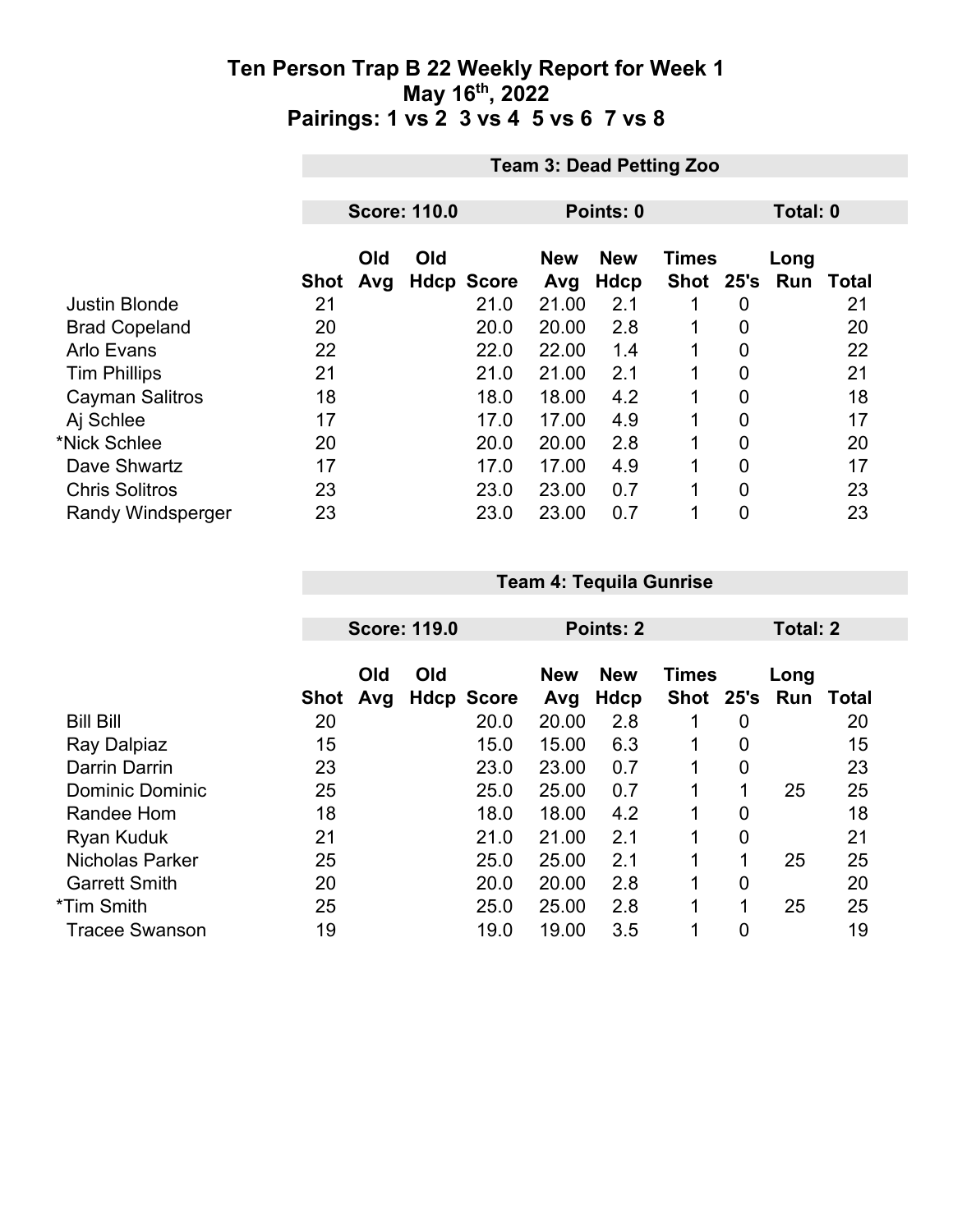|                         |      | <b>Team 5: Mud Ducks</b>                     |     |                   |                                          |      |   |      |               |       |  |
|-------------------------|------|----------------------------------------------|-----|-------------------|------------------------------------------|------|---|------|---------------|-------|--|
|                         |      | <b>Score: 111.0</b><br>Points: 2<br>Total: 2 |     |                   |                                          |      |   |      |               |       |  |
|                         |      |                                              |     |                   |                                          |      |   |      |               |       |  |
|                         |      | Old                                          | Old |                   | <b>New</b><br><b>New</b><br><b>Times</b> |      |   | Long |               |       |  |
|                         | Shot | Avg                                          |     | <b>Hdcp Score</b> | Avg                                      | Hdcp |   |      | Shot 25's Run | Total |  |
| *Mark Benson            | 25   |                                              |     | 25.0              | 25.00                                    | 3.5  |   |      | 25            | 25    |  |
| Stephanie Benson        | 23   |                                              |     | 23.0              | 23.00                                    | 0.7  | 1 | 0    |               | 23    |  |
| Darrell Hanson          | 21   |                                              |     | 21.0              | 21.00                                    | 2.1  |   | 0    |               | 21    |  |
| Don Oswald              | 20   |                                              |     | 20.0              | 20.00                                    | 2.8  |   | 0    |               | 20    |  |
| <b>Raymond Schwartz</b> | 22   |                                              |     | 22.0              | 22.00                                    | 1.4  |   | 0    |               | 22    |  |
| <b>Walt Stolarzyk</b>   | 18   |                                              |     | 18.0              | 18.00                                    | 4.2  |   | 0    |               | 18    |  |

**Team 6: Marsh Rats**

|                      |             |            | <b>Score: 108.0</b>      |      | Points: 0         |                    |                           | Total: 0         |             |       |
|----------------------|-------------|------------|--------------------------|------|-------------------|--------------------|---------------------------|------------------|-------------|-------|
|                      | <b>Shot</b> | Old<br>Avg | Old<br><b>Hdcp Score</b> |      | <b>New</b><br>Avg | <b>New</b><br>Hdcp | <b>Times</b><br>Shot 25's |                  | Long<br>Run | Total |
| Adrian Adrian        | 15          |            |                          | 15.0 | 15.00             | 6.3                |                           | 0                |             | 15    |
| <b>Ashton Ashton</b> | 21          |            |                          | 21.0 | 21.00             | 2.1                | 1                         | $\boldsymbol{0}$ |             | 21    |
| <b>Clint Clint</b>   | 15          |            |                          | 15.0 | 15.00             | 6.3                | 1                         | 0                |             | 15    |
| Dale Dale            | 20          |            |                          | 20.0 | 20.00             | 2.8                | 1                         | $\boldsymbol{0}$ |             | 20    |
| <b>Steve March</b>   | 21          |            |                          | 21.0 | 21.00             | 2.1                | 1                         | $\boldsymbol{0}$ |             | 21    |
| *Pete Marsh          | 21          |            |                          | 21.0 | 21.00             | 2.1                | 1                         | $\overline{0}$   |             | 21    |
| Mesach Mesach        | 16          |            |                          | 16.0 | 16.00             | 5.6                | 1                         | $\boldsymbol{0}$ |             | 16    |
| <b>Nick Nick</b>     | 25          |            |                          | 25.0 | 25.00             | 5.6                | 1                         | 1                | 25          | 25    |
| <b>Sherry Sherry</b> | 8           |            |                          | 8.0  | 8.00              | 11.2               |                           | 0                |             | 8     |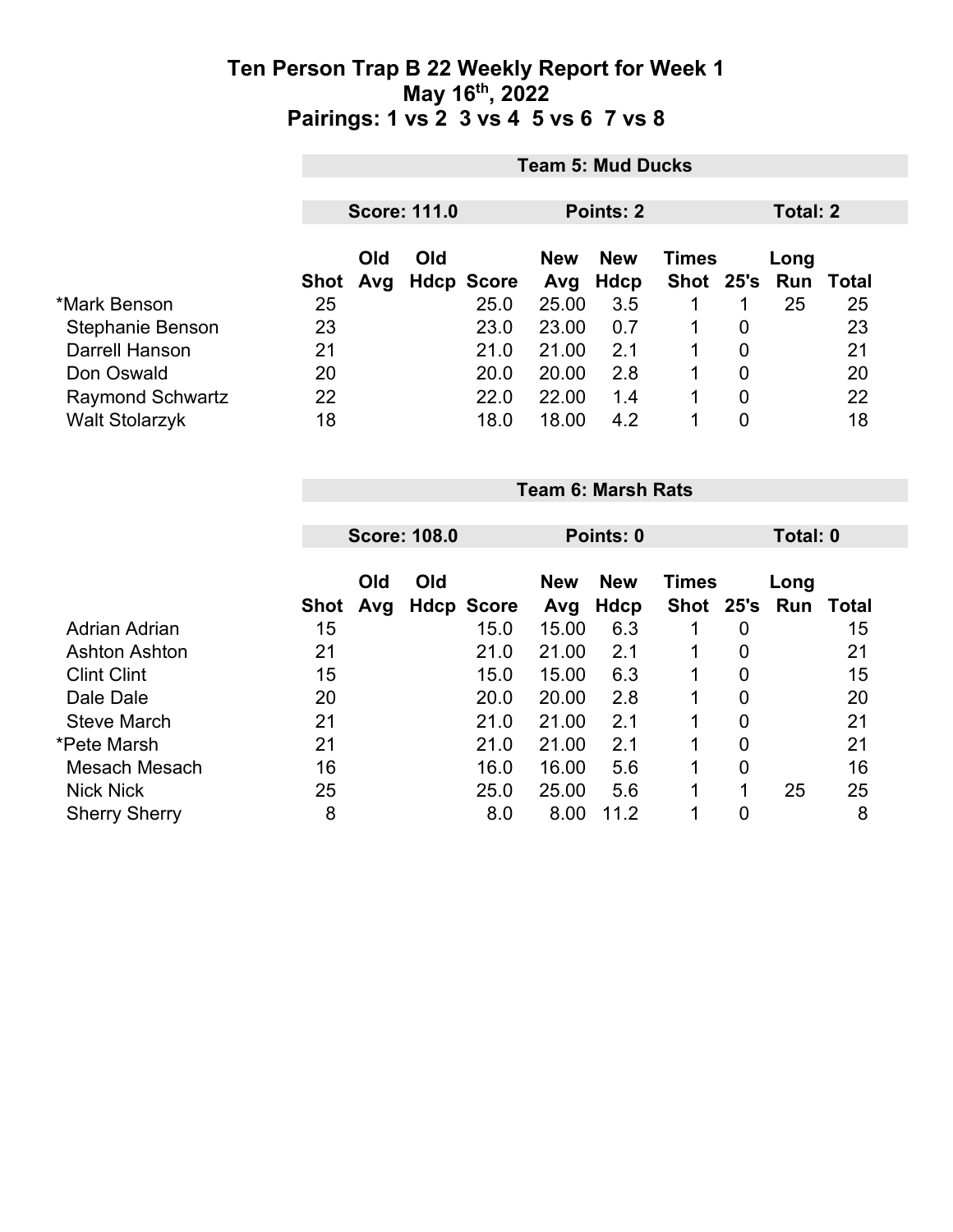|                        |                        |             |          |                     |                   |            | <b>Team 7: TSI Plastics</b> |              |             |                     |             |  |
|------------------------|------------------------|-------------|----------|---------------------|-------------------|------------|-----------------------------|--------------|-------------|---------------------|-------------|--|
|                        |                        |             |          |                     |                   |            |                             |              |             |                     |             |  |
|                        |                        |             |          | <b>Score: 105.0</b> |                   |            | Points: 0                   |              |             | Total: 0            |             |  |
|                        |                        |             | Old      | Old                 |                   | <b>New</b> | <b>New</b>                  | <b>Times</b> |             | Long                |             |  |
|                        |                        | <b>Shot</b> | Avg      |                     | <b>Hdcp Score</b> | Avg        | <b>Hdcp</b>                 | Shot 25's    |             |                     | Run Total   |  |
| <b>Justin Burk</b>     |                        | 19          |          |                     | 19.0              | 19.00      | 3.5                         | $\mathbf 1$  | 0           |                     | 19          |  |
| <b>Nick Gervais</b>    |                        | 19          |          |                     | 19.0              | 19.00      | 3.5                         | 1            | 0           |                     | 19          |  |
| Franco Klaseman        |                        | 24          |          |                     | 24.0              | 24.00      | 3.5                         | 1            | 0           |                     | 24          |  |
| <b>Gary McCready</b>   |                        | 18          |          |                     | 18.0              | 18.00      | 4.2                         | 1            | $\mathbf 0$ |                     | 18          |  |
| *Pat McCready          |                        | 16          |          |                     | 16.0              | 16.00      | 5.6                         | 1            | $\mathbf 0$ |                     | 16          |  |
| Ryan McCready          |                        | 25          |          |                     | 25.0              | 25.00      | 5.6                         | 1            | $\mathbf 1$ | 25                  | 25          |  |
|                        |                        |             |          |                     |                   |            |                             |              |             |                     |             |  |
|                        |                        |             |          |                     |                   |            | Team 8: League average      |              |             |                     |             |  |
|                        |                        |             |          | <b>Score: 108.4</b> |                   |            |                             |              |             |                     |             |  |
|                        |                        |             |          |                     |                   |            | Points: 2                   |              |             | <b>Total: 2</b>     |             |  |
|                        |                        |             | Old      | Old                 |                   | <b>New</b> | <b>New</b>                  | <b>Times</b> |             | Long                |             |  |
|                        |                        |             | Shot Avg |                     | <b>Hdcp Score</b> | Avg        | <b>Hdcp</b>                 | $\mathbf 0$  |             | Shot 25's Run Total |             |  |
|                        |                        |             |          |                     |                   |            |                             |              | $\mathbf 0$ |                     | $\mathbf 0$ |  |
|                        |                        |             |          |                     |                   |            |                             |              |             |                     |             |  |
| <b>Super Shooters:</b> | <b>Dominic Dominic</b> |             |          | 25                  |                   |            |                             |              |             |                     |             |  |
|                        | <b>Nicholas Parker</b> |             |          | 25                  |                   |            |                             |              |             |                     |             |  |
|                        | <b>Tim Smith</b>       |             |          | 25                  |                   |            |                             |              |             |                     |             |  |
|                        | <b>Mark Benson</b>     |             |          | 25                  |                   |            |                             |              |             |                     |             |  |
|                        | <b>Nick Nick</b>       |             |          | 25                  |                   |            |                             |              |             |                     |             |  |
|                        | Ryan McCready          |             |          | 25                  |                   |            |                             |              |             |                     |             |  |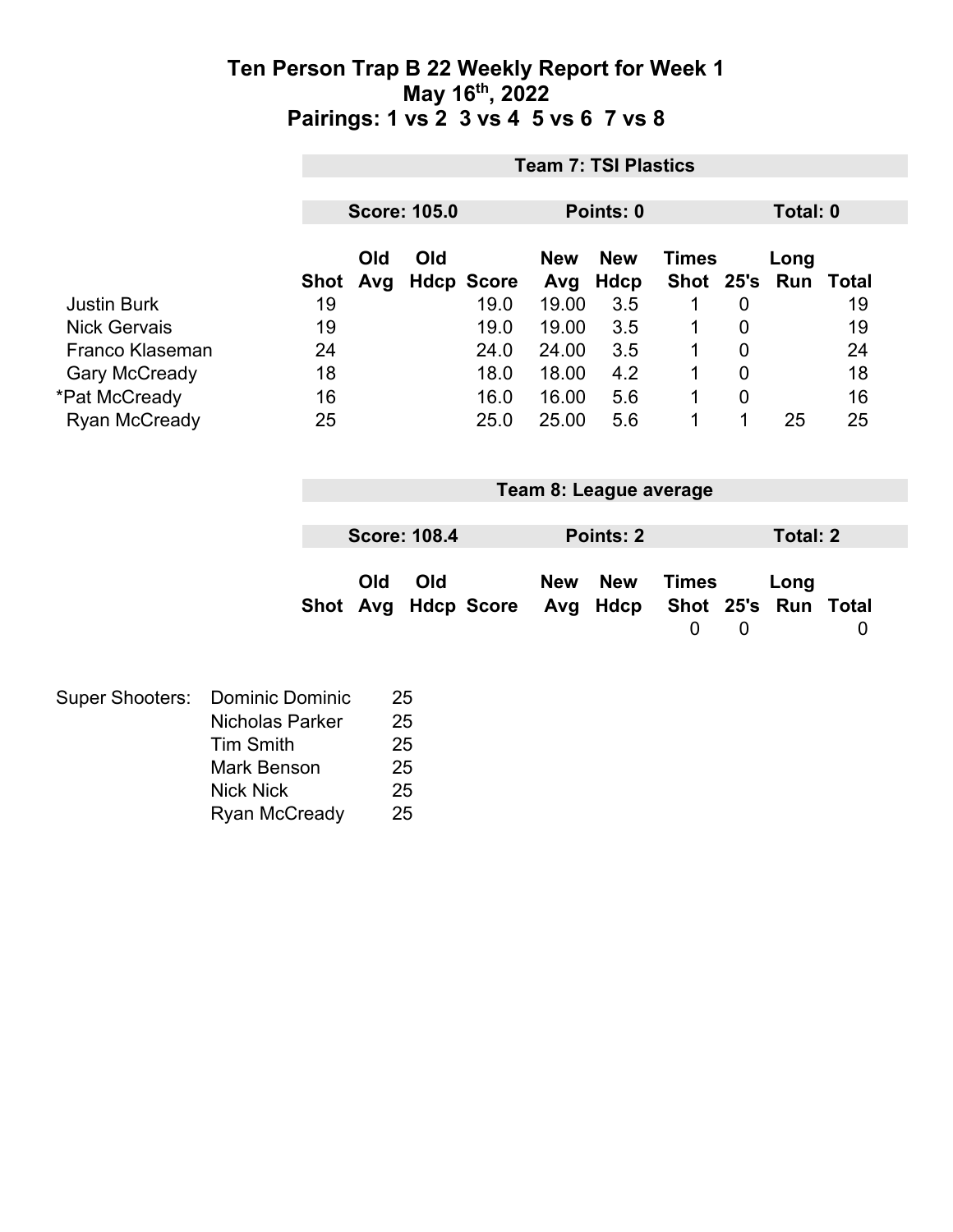# **Ten Person Trap B 22 Team Standings through week 1**

| Team 8 | League average          | 2.0 |
|--------|-------------------------|-----|
| Team 5 | <b>Mud Ducks</b>        | 2.0 |
| Team 4 | <b>Tequila Gunrise</b>  | 2.0 |
| Team 2 | <b>Blanks</b>           | 2.0 |
| Team 7 | <b>TSI Plastics</b>     | 0.0 |
| Team 6 | <b>Marsh Rats</b>       | 0.0 |
| Team 3 | <b>Dead Petting Zoo</b> | 0.0 |
| Team 1 | <b>Orange Crush #1</b>  | 0.0 |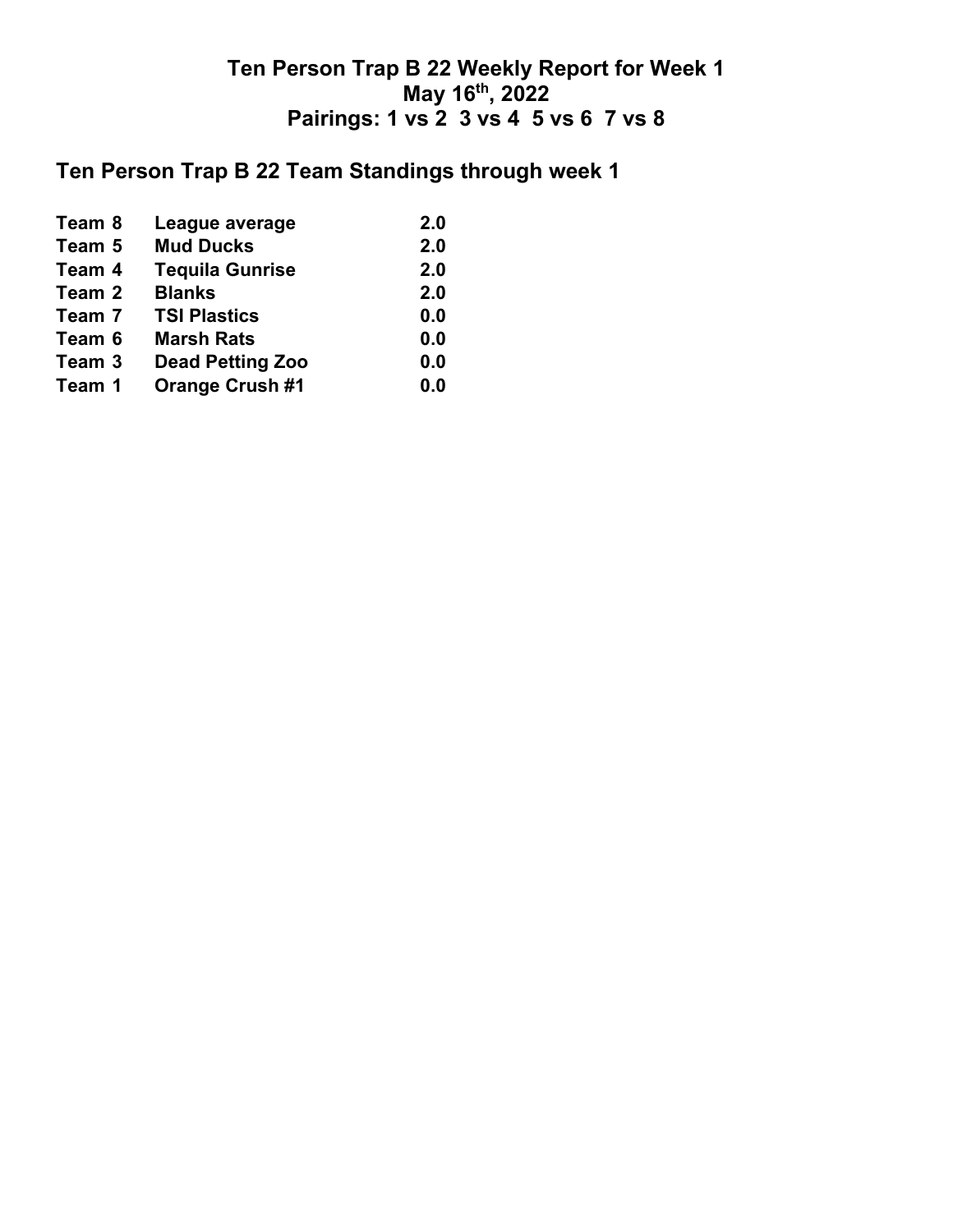# **Ten Person Trap B 22 Total Target Leaders Through Week 1**

| Shooter                  | Total |       | Avg Rounds Straights Team |                |                        |
|--------------------------|-------|-------|---------------------------|----------------|------------------------|
| <b>Tim Smith</b>         | 25    | 25.00 | 1                         | 1              | <b>Tequila Gunrise</b> |
| <b>Nick Nick</b>         | 25    | 25.00 | 1                         | 1              | <b>Marsh Rats</b>      |
| <b>Mark Benson</b>       | 25    | 25.00 | 1                         | 1              | <b>Mud Ducks</b>       |
| <b>Dominic Dominic</b>   | 25    | 25.00 | 1                         | 1              | <b>Tequila Gunrise</b> |
| <b>Ryan McCready</b>     | 25    | 25.00 | 1                         | 1              | <b>TSI Plastics</b>    |
| <b>Nicholas Parker</b>   | 25    | 25.00 | 1                         | 1              | <b>Tequila Gunrise</b> |
| <b>Kevin Knudson</b>     | 24    | 24.00 | 1                         | 0              | <b>Blanks</b>          |
| <b>Franco Klaseman</b>   | 24    | 24.00 | 1                         | 0              | <b>TSI Plastics</b>    |
| <b>Kevin Kostman</b>     | 23    | 23.00 | 1                         | 0              | Orange Crush #1        |
| <b>Stephanie Benson</b>  | 23    | 23.00 | 1                         | 0              | <b>Mud Ducks</b>       |
| <b>Chris Solitros</b>    | 23    | 23.00 | 1                         | 0              | Dead Petting Zoo       |
| <b>Randy Windsperger</b> | 23    | 23.00 | 1                         | 0              | Dead Petting Zoo       |
| <b>Brian Krebsbach</b>   | 23    | 23.00 | 1                         | 0              | <b>Blanks</b>          |
| Darrin Darrin            | 23    | 23.00 | 1                         | 0              | <b>Tequila Gunrise</b> |
| <b>Arlo Evans</b>        | 22    | 22.00 | 1                         | 0              | Dead Petting Zoo       |
| <b>Raymond Schwartz</b>  | 22    | 22.00 | 1                         | 0              | <b>Mud Ducks</b>       |
| <b>Brian Kunkel</b>      | 21    | 21.00 | 1                         | 0              | Orange Crush #1        |
| <b>Paul Peterson</b>     | 21    | 21.00 | 1                         | 0              | <b>Blanks</b>          |
| <b>Darrell Hanson</b>    | 21    | 21.00 | 1                         | 0              | <b>Mud Ducks</b>       |
| <b>Ryan Kuduk</b>        | 21    | 21.00 | 1                         | 0              | <b>Tequila Gunrise</b> |
| Laurie Aswegan           | 21    | 21.00 | 1                         | 0              | Orange Crush #1        |
| <b>Steve March</b>       | 21    | 21.00 | 1                         | 0              | <b>Marsh Rats</b>      |
| <b>Justin Blonde</b>     | 21    | 21.00 | 1                         | 0              | Dead Petting Zoo       |
| <b>Tim Phillips</b>      | 21    | 21.00 | 1                         | 0              | Dead Petting Zoo       |
| <b>Ashton Ashton</b>     | 21    | 21.00 | 1                         | 0              | <b>Marsh Rats</b>      |
| <b>Kevin Cipperly</b>    | 21    | 21.00 | 1                         | 0              | <b>Blanks</b>          |
| Pete Marsh               | 21    | 21.00 | 1                         | 0              | <b>Marsh Rats</b>      |
| <b>Garrett Smith</b>     | 20    | 20.00 | 1                         | $\overline{0}$ | <b>Tequila Gunrise</b> |
| Dale Dale                | 20    | 20.00 | 1                         | 0              | <b>Marsh Rats</b>      |
| <b>Brad Copeland</b>     | 20    | 20.00 | 1                         | 0              | Dead Petting Zoo       |
| <b>Nick Schlee</b>       | 20    | 20.00 | 1                         | 0              | Dead Petting Zoo       |
| <b>Scott Clark</b>       | 20    | 20.00 | 1                         | 0              | <b>Blanks</b>          |
| Don Oswald               | 20    | 20.00 | 1                         | 0              | <b>Mud Ducks</b>       |
| <b>Bill Bill</b>         | 20    | 20.00 | 1                         | 0              | <b>Tequila Gunrise</b> |
| <b>Tracee Swanson</b>    | 19    | 19.00 | 1                         | 0              | <b>Tequila Gunrise</b> |
| <b>Justin Burk</b>       | 19    | 19.00 | 1                         | 0              | <b>TSI Plastics</b>    |
| <b>Nick Gervais</b>      | 19    | 19.00 | 1                         | 0              | <b>TSI Plastics</b>    |
| <b>Cayman Salitros</b>   | 18    | 18.00 | 1                         | 0              | Dead Petting Zoo       |